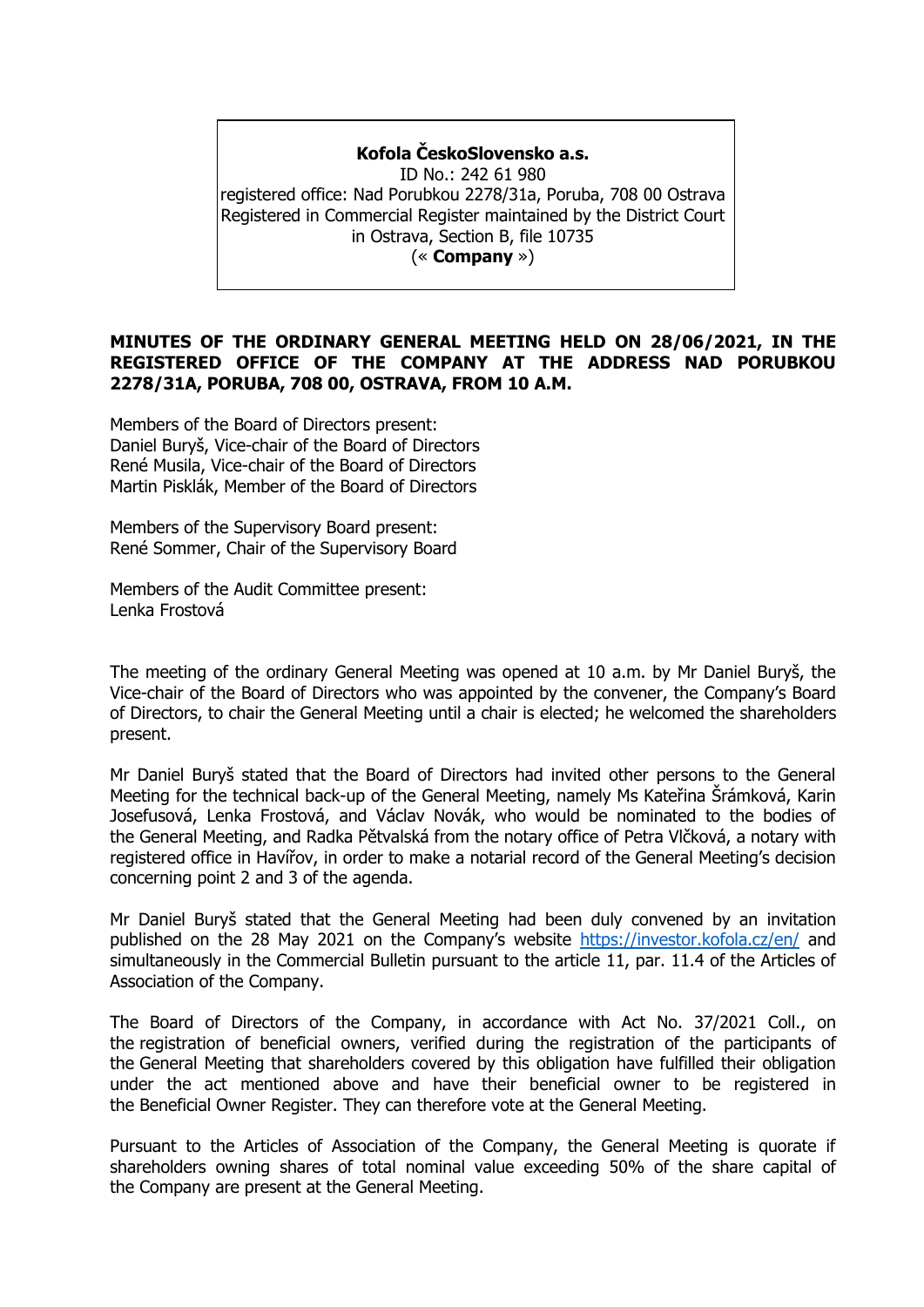Mr Daniel Buryš further stated that the General Meeting was quorate at the moment of its commencement pursuant to the Articles of Association of the Company, shareholders owning 15,726,304 pieces of listed common registered shares each of a face value of CZK 50 therefore the shares of a total nominal value of CZK 786,315,200 representing 74.16% (seventy-four percent point sixteen) of the share capital of the Company being present at the General Meeting; for the calculation of the Company's quorum it was taken into account that 1,084,851 pieces of shares were held by RADENSKA, družba za polnitev mineralnih voda in brezalkoholnih pijač, d.o.o., controlled by the Company; the voting right cannot be performed by these shares, therefore they were deduced, causing the reduction of the number representing hundred percent of shares of the Company. It was further stated that shareholders owning 430,456 shares of the Company voted by correspondence.

Mr Daniel Buryš, member of the Board of Directors authorized to chair the Company's General Meeting until the election of its bodies, stated that today´s General Meeting has the following agenda:

- 1. Opening of the General Meeting
- 2. Decision on the amendment of the Articles of Association of the Company
- 3. Acknowledgment of the resignation of a Supervisory Board member and election of new Company Supervisory Board members
- 4. Report of the Board of Directors on the business activities of the Company and state of its assets for 2020 and the Summary Explanatory Report on matters pursuant to Section 118 (5) (a) to (k) of Act No. 256/2004 Coll., Capital Market Undertakings Act, and the Conclusions of the Report on relations between the controlling entity and the controlled entity and between the controlled entity and entities controlled by the same controlling entity for 2020
- 5. Report of the Supervisory Board on the results of control activities including information on the review of the Report on Relations
- 6. Approval of the Company's financial statements for 2020 and the consolidated financial statements of Kofola ČeskoSlovensko group for 2020
- 7. Approval of the Report on Remuneration for 2020
- 8. Approval of the amendment to the Policy of remuneration of Company body members
- 9. Appointment of an auditor for the statutory audit of accounts in the calendar years 2021–2024
- 10. Discussion
- 11. Closing

Mr Daniel Buryš further informed the shareholders present of voting procedures at the General Meeting by voting ballots. The shareholders were also authorised to cast their votes by correspondence, as they had been properly informed in the invitation to the General Meeting. Mr Daniel Buryš stated that eleven of the Company's shareholders owning 430,456 pieces of shares used the option pursuant to the previous sentence. The shareholders voting by correspondence are presumed to be present at the General Meeting only for the purpose of voting on those points of the program to which they casted their votes by correspondence.

It was further stated that for the purpose of voting on resolutions concerning the organization of the General Meeting, the shareholders with 430,456 votes voting by correspondence were considered as absent at the General Meeting for the voting on the proposals under point No 1. The General Meeting is quorate, shareholders owning 15,295,848 pieces of listed common registered shares each of a face value of CZK 50- therefore the shares of a total nominal value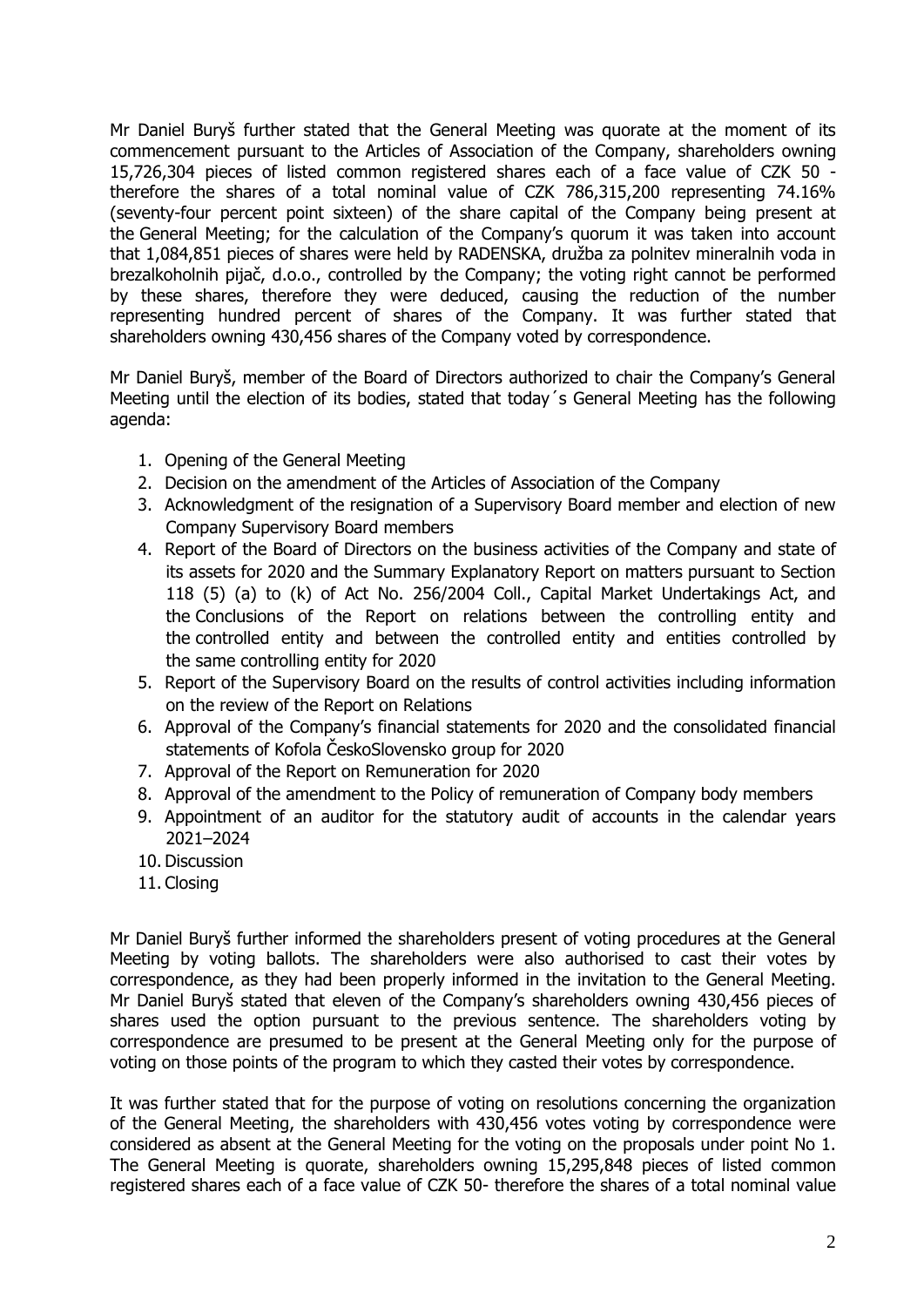of CZK 764,792,400, representing 72.13% (seventy two per cent point thirteen) of the share capital of the Company being present at the General Meeting for the vote on point No 1 of the agenda; for the calculation of the Company's quorum it was taken into account that 1,084,851 pieces of shares were held by RADENSKA, družba za polnitev mineralnih voda in brezalkoholnih pijač, d.o.o., controlled by the Company; the voting right cannot be performed by these shares, therefore they were deduced, causing the reduction of the number representing hundred percent of shares of the Company.

Afterwards, the General Meeting under the point No. 1 proceeded to the election of bodies of the General Meeting.

Mr Daniel Buryš presented a proposal of the Board of Directors for the composition of the General Meeting's bodies as follows:

Chair of the General Meeting: Kateřina Šrámková Minutes taker: Václav Novák Minutes verifier: Lenka Frostová Scrutiniser: Karin Josefusová

No queries were raised by the shareholders present as to this proposal, Mr Daniel Buryš therefore invited the General Meeting to vote on the bodies:

#### **RESOLUTION No. 1:**

**"The General Meeting elects Ms Kateřina Šrámková as Chair of the General Meeting, Mr Václav Novák as minutes taker, Ms Lenka Frostová as minutes verifier, and Ms Karin Josefusová as a scrutiniser."**

A majority of votes of the shareholders present is required to adopt a decision on the election of the bodies of the General Meeting.

#### **After the votes had been cast and counted, Mr. Daniel Buryš stated that the General Meeting had approved the resolution by 15,294,066 votes, i.e. 99.99% of votes of all shareholders present. 1,782 votes abstained. The resolution was adopted.**

Afterwards Mr Daniel Buryš stated that the bodies of the General meeting had been elected, and invited Ms Kateřina Šrámková, the Chair of the General Meeting, to take her office.

The Chair of the General Meeting welcomed again the shareholders present.

She invited the General Meeting to vote by ballots on the approval of the General Meeting's Rules of Procedure and Voting Rules proposed by the Board of Directors that had been published on the Company´s website [https://investor.kofola.cz/en/.](https://investor.kofola.cz/en/) No queries or other proposals were raised by the shareholders present as to this proposal.

The Chair of the General Meeting invited the General Meeting to vote on the following proposal:

#### **RESOLUTION No. 2:**

**"The General Meeting approves the Rules of Procedure and the Voting Rules of the General Meeting of the company Kofola ČeskoSlovensko a.s. as presented by the Board of Directors of the Company."**

A majority of votes of the shareholders present is required to adopt this resolution.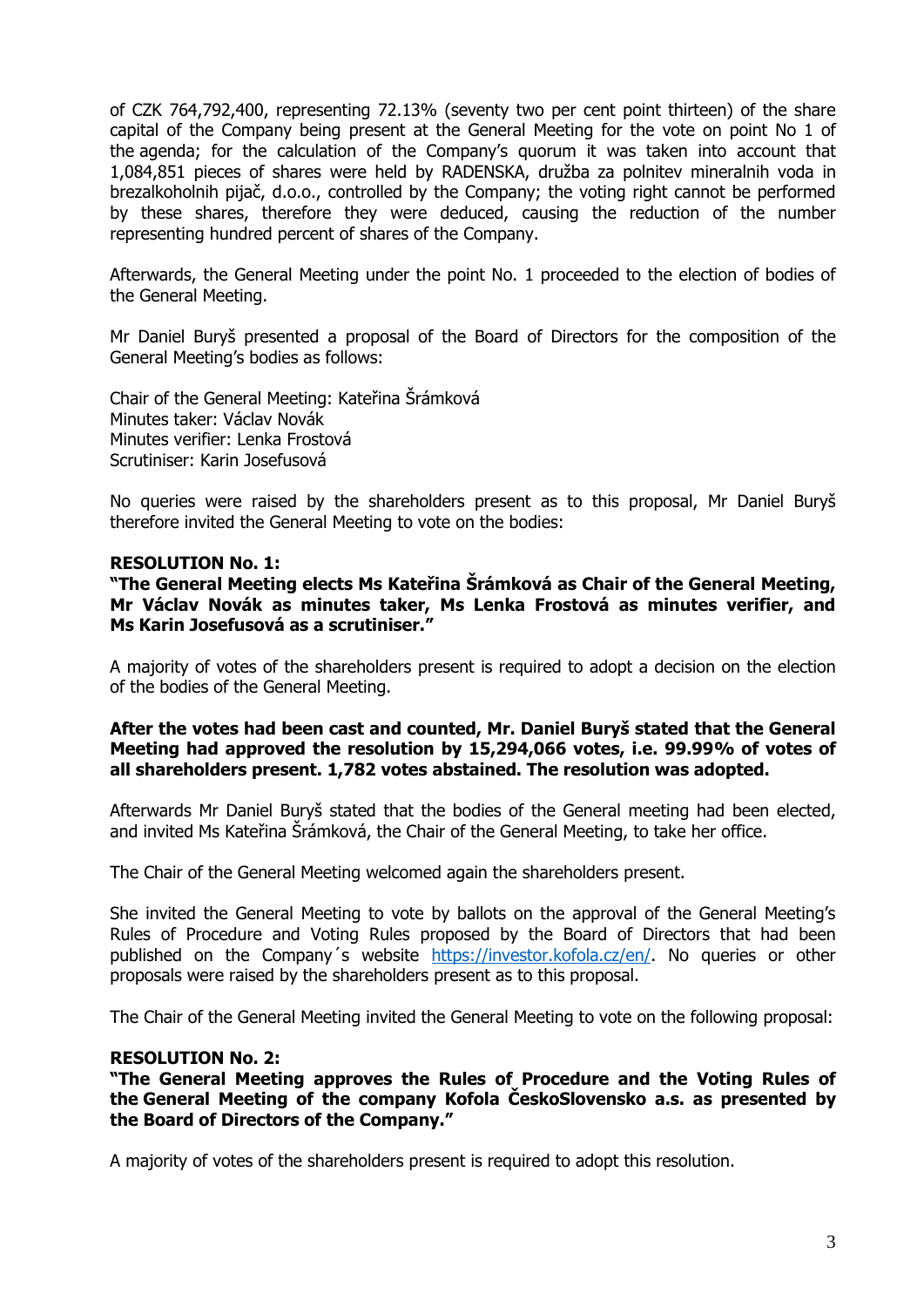## **After the votes had been cast and counted, the Chair of the General Meeting stated that the General Meeting had approved the resolution by 15,294,066 votes, i.e. 99.99% of the shareholders present. 1,782 votes were against the resolution.**

For the purposes of a due execution of the minutes of the General Meeting, the Board of Directors proposed to vote on the granting of a permission to the Company to take a sound recording of the General Meeting. No queries or other proposals were raised by the shareholders present as to this proposal.

The Chair of the General Meeting put the resolution to the vote as follows:

# **RESOLUTION No. 3**

## **"The General Meeting approves to take a sound recording from the General Meeting of the Company."**

A majority of votes of the shareholders present is required to adopt this resolution.

**After the votes had been cast and counted the Chair of the General Meeting stated that the resolution had been approved by 15,294,066 votes, i.e. 99.99% of the present shareholders. 1,782 of votes voted against. The Chair of the General Meeting confirmed that the resolution had been adopted.**

Afterwards, the discussion on the Para 1 was closed.

Then discussion on the Para 2 of the General Meeting's program started.

#### **Para 2: Decision on the amendment of the Articles of Association of the Company**

The Chair of the General Meeting noted that the proposal of the change of the Articles of Association reflected the changes of the legislation and amendments to the Business Corporation Act, as well as the Capital Market Business Act, as well as it follows the requirements of the Prague Stock Exchange. Considering the unpredictability of the epidemiological situation in the Czech Republic, the Board of Directors proposed to provide for the possibility to adopt decisions out of the General Meeting (per rollam decisions).

For the purposes of executing the notarial record on the General Meeting's decision adopted in this Para, the notarial candidate Radka Pětvalská from the notary office of Petra Vlčková with its seat in Havířov, is present now.

The Chair of the General Meeting read the proposed resolution concerning amendment to the Articles of Association:

"The General Meeting of the Company has made the following decision on the amendment of the Articles of Association of the Company:

Article 16 (16.3) of the Articles of Association of the Company is amended as follows:

"The Supervisory Board has five (5) members who are elected and dismissed by the General Meeting."

Article 9 (9.7) of the Articles of Association of the Company is amended as follows with effect from January 1, 2022: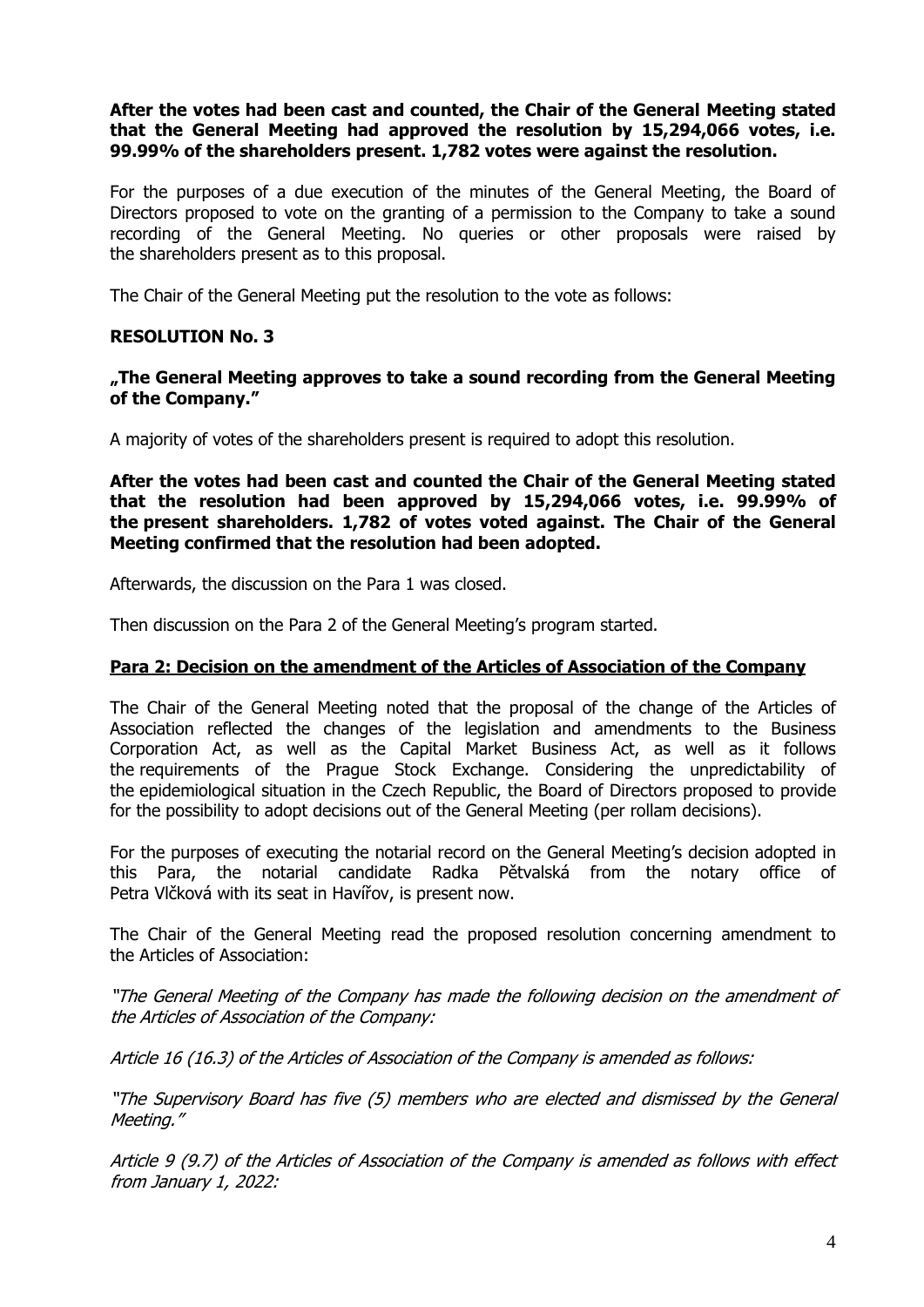"The decisive date to exercise the right to share in Kofola's profit and other own resources corresponds to the  $7<sup>th</sup>$  business day after the day of the General Meeting which took a decision on the distribution of profit and/or other own resources."

In Article 11 of the Articles of Association, the following paragraphs 11.11 to 11.13 are inserted:

"11.11 Any decisions within the competence of the General Meeting except decisions on the amendment of the Articles of Association can also be adopted outside the General Meeting (remotely). The conditions of remote vote will be defined by the Board of Directors and must be specified in the draft resolution. A person authorized to convene the General Meeting will deliver the draft resolution to all Kofola shareholders by publishing the draft resolution in the Commercial Bulletin as well as on Kofola's website. The draft resolution is considered as delivered to all Kofola shareholders on the day it is published under the previous sentence. The shareholders can deliver their votes on the draft resolution within a period of at least 15 days after the day of delivery of the draft resolution. If a shareholder does not vote on the draft resolution they are considered to be opposed to the draft resolution.

11.12 The person authorized to convene the General Meeting will make sure that Kofola publishes an announcement of remote vote, the information that shareholders can read the draft resolution and where to find it, the materials related to the draft resolution, and the conditions of remote vote as well as information on how to vote in favour of the draft resolution on Kofola's website at least 10 days before the day the draft resolution is delivered.

11.13 The  $\vec{\tau}^{\text{\tiny{th}}}$  day before the day the draft resolution is delivered to all shareholders is considered as the decisive date for the remote vote."

In Article 11 of the Articles of Association, the following new paragraph 11.14 taking effect on January 1, 2022, is inserted:

"11.14 The 7<sup>th</sup> business day after the day of adoption of a remote General Meeting resolution on the distribution of profit and/or other own resources is considered as the decisive date to exercise the right to share in Kofola's profit and other own resources. The General Meeting decision to approve the distribution of profit and/or other own resources will be announced on Kofola's website. This is without prejudice to the announcement of a decision adopted remotely to shareholders within the meaning of Section 420 (1) of the Czech Companies Act."

In this context, the Chair invited the shareholders present to present their proposals, counterproposals, and raise their queries.

In reply to the shareholders present, it was stated that the part concerning change of the decisive date to exercise the right to share in Kofola´s profit and other own resources is one of the requirements of the Prague Stock Exchange.

Afterwards, the Chair challenged the shareholders to vote on the draft of the resolution as follows:

# **Draft of the resolution:**

**"The General Meeting of the Company has made the following decision on the amendment of the Articles of Association of the Company :**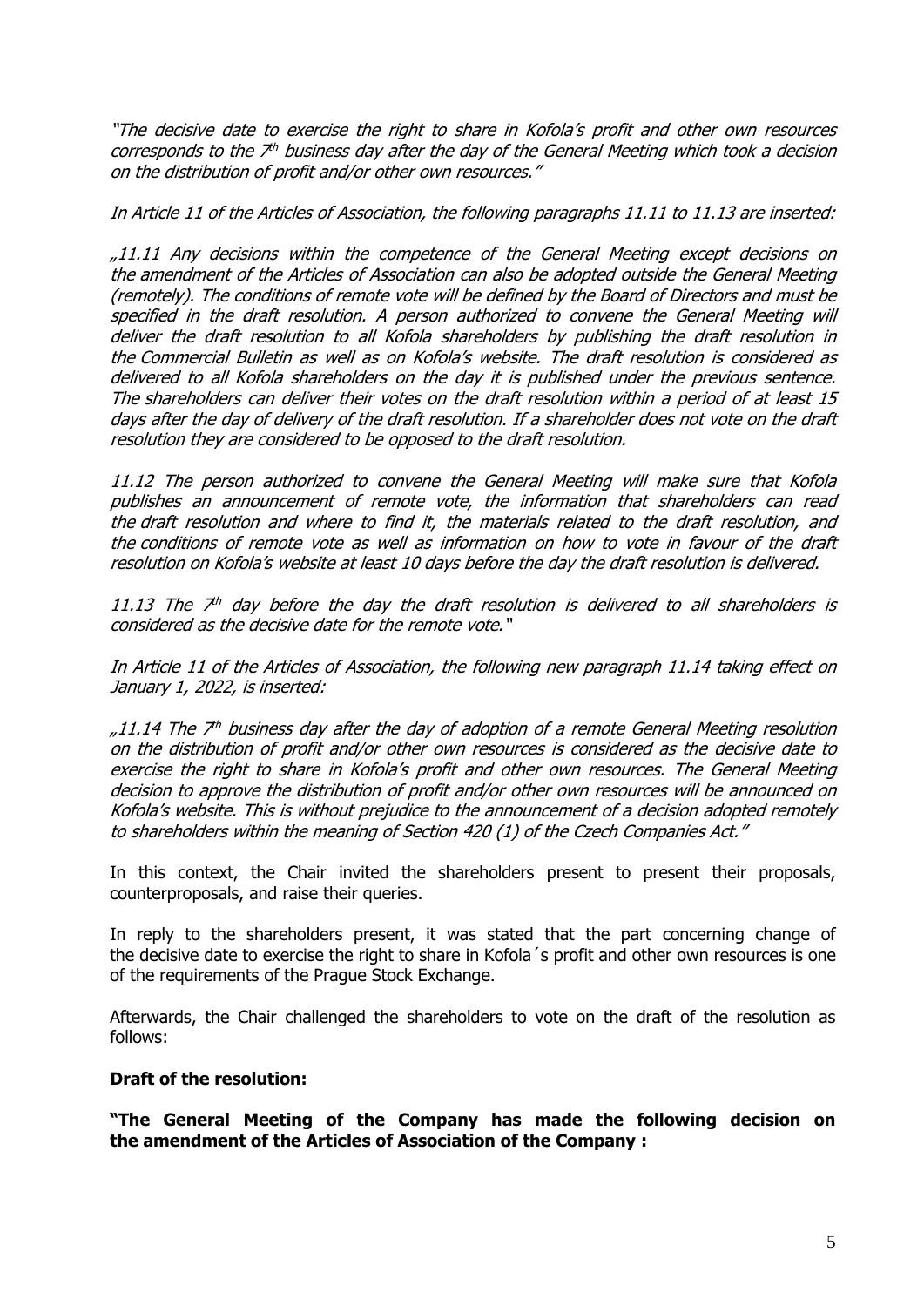**Article 16 (16.3) of the Articles of Association of the Company is amended as follows:**

**"The Supervisory Board has five (5) members who are elected and dismissed by the General Meeting."**

**Article 9 (9.7) of the Articles of Association of the Company is amended as follows with effect from January 1, 2022:**

**"The decisive date to exercise the right to share in Kofola's profit and other own resources corresponds to the 7th business day after the day of the General Meeting which took a decision on the distribution of profit and/or other own resources."**

**In Article 11 of the Articles of Association, the following paragraphs 11.11 to 11.13 are inserted:** 

**"11.11 Any decisions within the competence of the General Meeting except decisions on the amendment of the Articles of Association can also be adopted outside the General Meeting (remotely). The conditions of remote vote will be defined by the Board of Directors and must be specified in the draft resolution. A person authorized to convene the General Meeting will deliver the draft resolution to all Kofola shareholders by publishing the draft resolution in the Commercial Bulletin as well as on Kofola's website. The draft resolution is considered as delivered to all Kofola shareholders on the day it is published under the previous sentence. The shareholders can deliver their votes on the draft resolution within a period of at least 15 days after the day of delivery of the draft resolution. If a shareholder does not vote on the draft resolution they are considered to be opposed to the draft resolution.**

**11.12 The person authorized to convene the General Meeting will make sure that Kofola publishes an announcement of remote vote, the information that shareholders can read the draft resolution and where to find it, the materials related to the draft resolution, and the conditions of remote vote as well as information on how to vote in favour of the draft resolution on Kofola's website at least 10 days before the day the draft resolution is delivered.**

**11.13 The 7th day before the day the draft resolution is delivered to all shareholders is considered as the decisive date for the remote vote."** 

**In Article 11 of the Articles of Association, the following new paragraph 11.14 taking effect on January 1, 2022, is inserted:** 

**"11.14 The 7th business day after the day of adoption of a remote General Meeting resolution on the distribution of profit and/or other own resources is considered as the decisive date to exercise the right to share in Kofola's profit and other own resources. The General Meeting decision to approve the distribution of profit and/or other own resources will be announced on Kofola's website. This is without prejudice to the announcement of a decision adopted remotely to shareholders within the meaning of Section 420 (1) of the Czech Companies Act."**

The Chair reminded that shareholders voting by correspondence also participated in vote under this item. 2/3 of votes of the shareholders present are needed to adopt this resolution.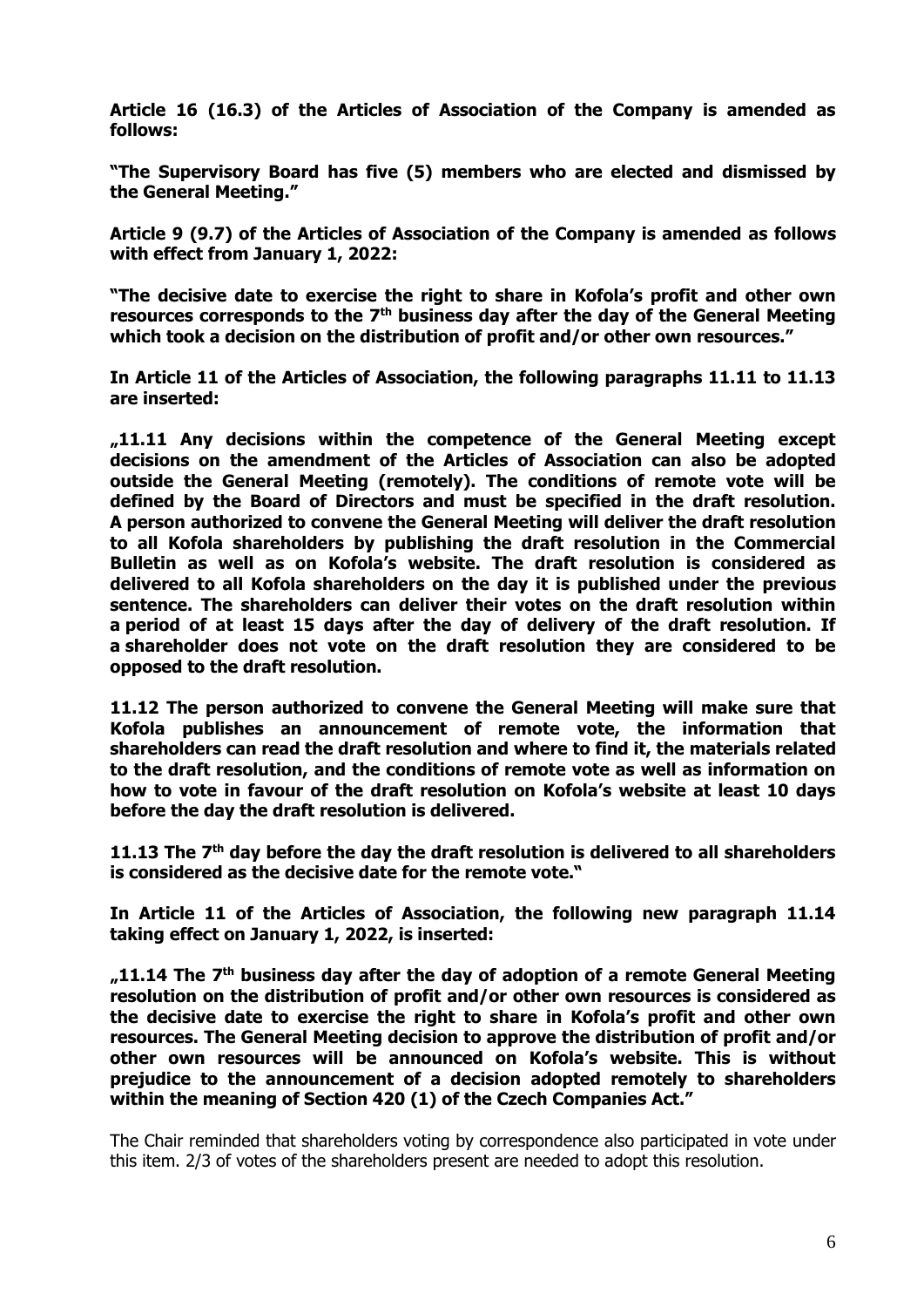# **Based on the results of the vote the Chair stated that the draft resolution had been adopted by 15,724,522 votes, which is 99.99% votes of the shareholders present. 1,782 votes abstained. The Chair confirmed that the resolution was adopted.**

Then discussion on the Para 3 of the General Meeting's program started.

# **Para 3: Acknowledgment of the resignation of a Supervisory Board member and election of new Company Supervisory Board members**

Current member of the Supervisory board Mr. Petr Pravda resigned from his position. Therefore, it is necessary to replace him. Notice of resignation has been posted on the website of the Company. Given the increase in number of Supervisory Board members it is necessary to appoint its fifth member.

The Board of Directors proposes Mr. Ladislav Sekerka and Mr. Alexandros Samaras as candidates to fill vacant posts in the Supervisory Board. Given their experience and expertise, the Board of Directors believes that they are appropriate candidates for the above-mentioned position. Both nominated candidates are present at the General Meeting personally or via video. Subsequently, the Chair of the General Meeting invited the candidates to introduce themselves briefly to the General Meeting.

In this context, the Chair invited the shareholders present to present their proposals, counterproposals, and raise their queries.

After the question asked by present shareholders, it was stated that one of the candidates, Mr. Sekerka, was nominated by the Board of Directors on the initiative of one of the minority shareholders. The Board believes that the Supervisory Board should oversee the Company's activities in a wider perspective, which is why Mr. Samaras is proposed to the Supervisory Board. Outside the scope of this point, Radenska's export was briefly explained to the shareholder's question.

Subsequently, the General Meeting voted to take note of the resignation of Mr. Petr Pravda from the position of a member of the Company's Supervisory Board with effect from 28 June 2021.

# **Draft Resolution (1):**

**"The General Meeting of the Company has discussed the notice of resignation of Petr Pravda, date of birth: January 14, 1961, address: Kotršova 185/9, Jaktař, 747 07 Opava, as member of the Company´s Supervisory Board and has acknowledged that his membership would end on June 28, 2021."**

**After the votes had been cast and counted, Chair of the General Meeting stated that the General Meeting had approved the resolution by 15,724,522 votes, i.e., 99.99% of votes of all shareholders present. 1,782 votes abstained. The resolution was adopted.**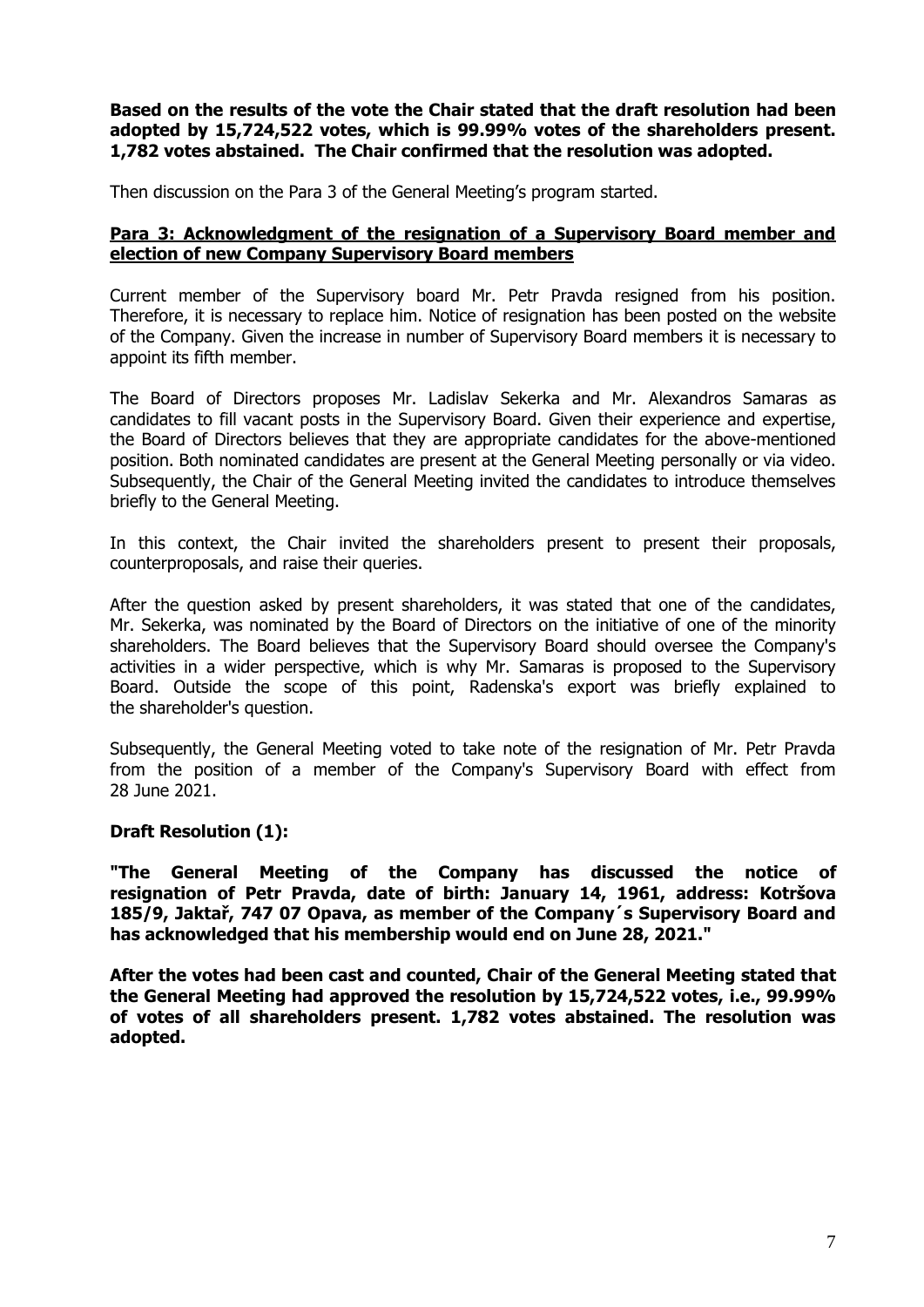The Chair of the General Meeting invited the General Meeting to vote on the following proposal:

# **Draft Resolution (2):**

**"The General Meeting has appointed:**

- **Ladislav Sekerka, date of birth: August 11, 1980, address: Ronalda Reagana 1122/1a, Bubeneč, 160 00 Praha 6, and**
- **Alexandros Samaras, date of birth: December 22, 1969, address: Alexandrou Papanastasiou 7, 551 32 Kalamaria, Thessaloniki, Greece,**

**as members of the Company´s Supervisory Board."**

A majority of shareholders present is required for this resolution to be adopted.

**After the votes had been cast and counted, Chair of the General Meeting stated that the General Meeting had approved the resolution by 15,682,247 votes, i.e. 99.72% of votes of all shareholders present. 22,513 of votes voted against. 21,544 votes abstained. The resolution was adopted.**

The Chair of the General Meeting thanked Ms Pětvalská for her participation in the General Meeting, and she left the meeting.

Afterwards, the General Meeting proceeded to the discussion on Para 4 of the agenda.

**Para 4: Report of the Board of Directors on the business activities of the Company and state of its assets for the year 2020 and the Summary Explanatory Report regarding the matters pursuant to Section 118 (5) (a) to (k) of the Act No. 256/2004 Coll., Capital Market Undertakings Act, and the Conclusions of the Report on Relations Between the Controlling Entity and the Controlled entity and Between the Controlled Entity and Entities Controlled by the Same Controlling Entity for the year 2020.**

The Chair stated that this item of the agenda is not subject to vote.

The Chair of the General Meeting asked a representative of the Board of Directors, Mr. Martin Pisklák, to acquaint the present shareholders with the content of the Board of Directors' report on the Company's business activities for 2020, as well as summary explanatory reports and conclusions of the report on relations for 2020. The complete report was published together with the invitation to this General Meeting on the Company's website.

2020 was a very unconventional year. The entire Kofola group had a very good first quarter, growing by about 15% compared to the first quarter of 2019. However, growth stopped in mid-March 2020 with the advent of the COVID-19 pandemic. At that time, the Company was in an extraordinary situation, as it was just before the settlement of the purchase of mineral waters Ondrášovka and Korunní and at the beginning of a very uncertain time. After long debates, the Board of Directors decided to complete the acquisition. ONDRÁŠOVKA a.s. and Karlovarská Korunní s.r.o. were acquired by the Company in mid-April from the Arca group. For the group, the acquisition was a significant step in the Czech Republic, as it did not have mineral water in its portfolio. This step diversified the portfolio. In 2021, the group should have divided revenues between the 3 essential pillars, 1/3 of the group's revenues should be realized in water, 1/3 in carbonated drinks and 1/3 in all other categories that the group has in its portfolio today. Water is important because it does not contain sugar in its pure form. This reduces dependence on the price of sugar. Water is also significantly healthier to drink than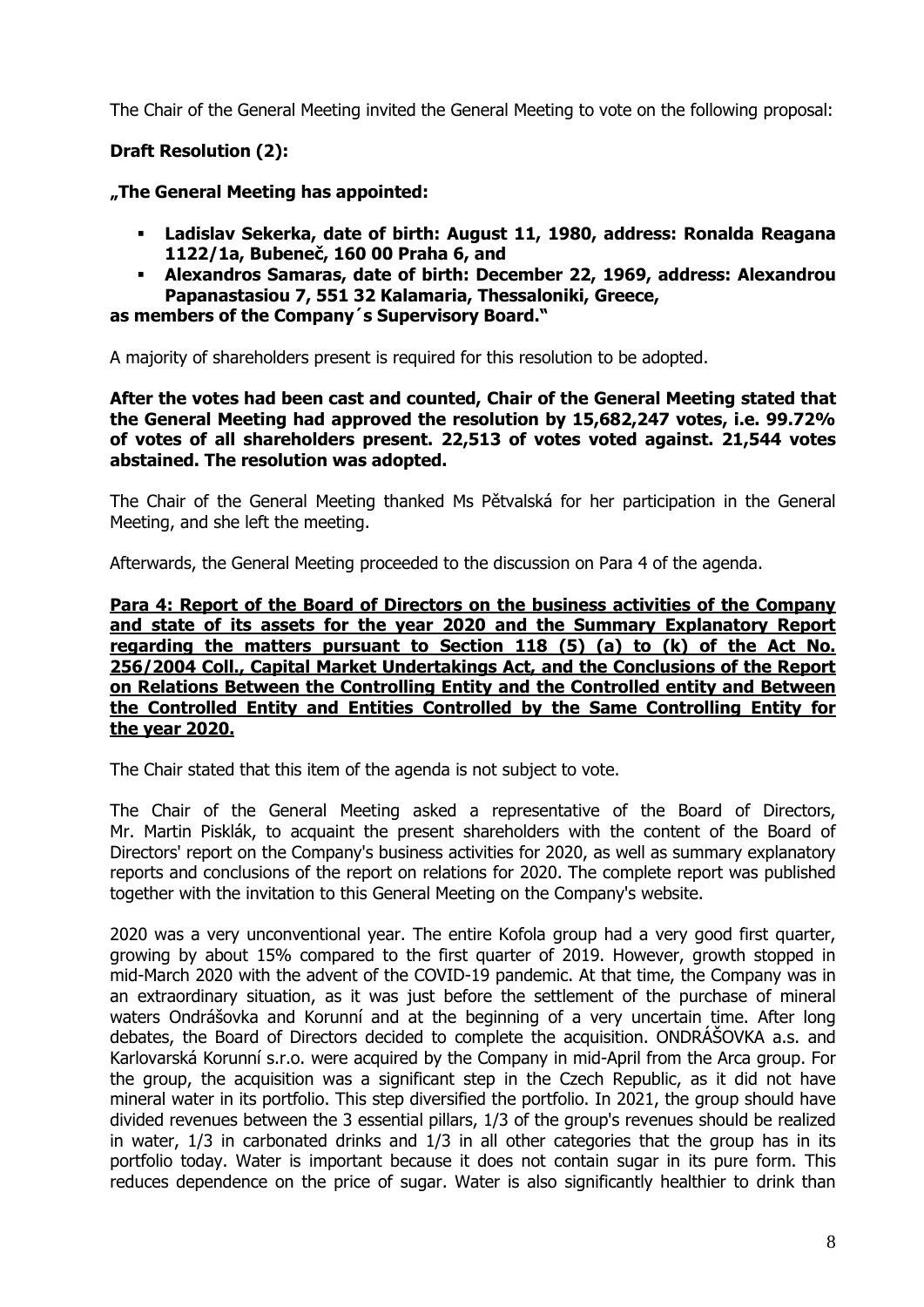carbonated beverages and is also a local product (it cannot be produced off-site). The acquired companies operated separately, so in 2020 both companies were fully integrated into the group. The acquisition price was announced and amounted to 1.1 billion Czech crowns. This is approximately 11 times the EBITDA indicator.

Thanks to the described acquisition, the group got above 3.5 times the net debt against the EBITDA indicator, so that the net debt was somewhere around 4. The group communicated closely with the financing banks, which allowed the debt. The group fulfils everything that has been agreed with the banks.

The COVID-19 pandemic was, of course, devastating for the group. In long-term, the group realizes more than ½ profits in the HORECA segment, which was closed for 7 months last year. The group calculated that the COVID-19 pandemic took the group approximately 280 million Czech crowns from the profit. UGO was most affected company of the group.

In 2020, the group managed to earn 6.2 billion Czech crowns, which is a decrease of less than 4% from 6.4 billion crowns, which were earned in 2019. The group achieved an EBITDA of 1 billion 30 million crowns, which is a decrease against 1 billion and 119 million, which the group had in 2019. However, the group still got over 1 billion crowns and the EBITDA margin was held by the group above 16%. The companies ONDRÁŠOVKA a.s. and Karlovarská Korunní s.r.o. brought the group 80 million crowns in EBITDA (their first quarter results are not calculated in the consolidated financial statements). The COVID-19 pandemic affected these companies only slightly, brands are focused on retail. The group compensated the 280 million expected losses with the benefit of Ondrášovka and Korunní from the acquisition and with an excellent summer season. Due to the fact that the loosening came for 3 months of the third quarter and everyone spent their holidays at home, the CzechoSlovakia segment experienced unprecedented growth. It was the best summer in the history of Kofola. The group achieved a better result by more than CZK 100 million compared to the summer of 2019. Due to strong summer and acquisition, the best result in 2020 came from CzechoSlovakia. In the Adriatic region, the group's sales decreased mainly due to the lack of tourists in Croatia. In 2020, approximately 40% of tourists came compared to the standard. The biggest drop was in the fresh and healthy food division, which is due to the fact that UGO's stores were closed 7 months a year. The group's net profit for 2020 decreased from CZK 285 million to CZK 181 million. Due to the fact, that the summer was successful, the payment of a standard dividend for 2019 in the amount of CZK 13.50 per share was made, which was decided outside the General Meeting (per rollam). The Board of Directors wants to take a similar step this year as well, i.e. wait for the results of the summer season to decide on the dividend for 2020.

In 2020, the group also had to take many unpopular measures to reduce costs, about 10% of positions were cancelled, and commercial costs were reduced. These saving measures affected the group's results.

After discussing the content of the report of the Board of Directors, Mr. Martin Pisklák summarized the content of the summary explanatory report and the report on relations to the present shareholders.

The shareholders were further informed at their request that there had been no increase in interest by the banks. The group has a PRIBOR 3M interest rate + margin. A substantial part of the debt is secured by interest rate hedge. The group is committed to savings. As for UGO, it drew on available state aid. The company was restructured, with 12% of the company's stores closed.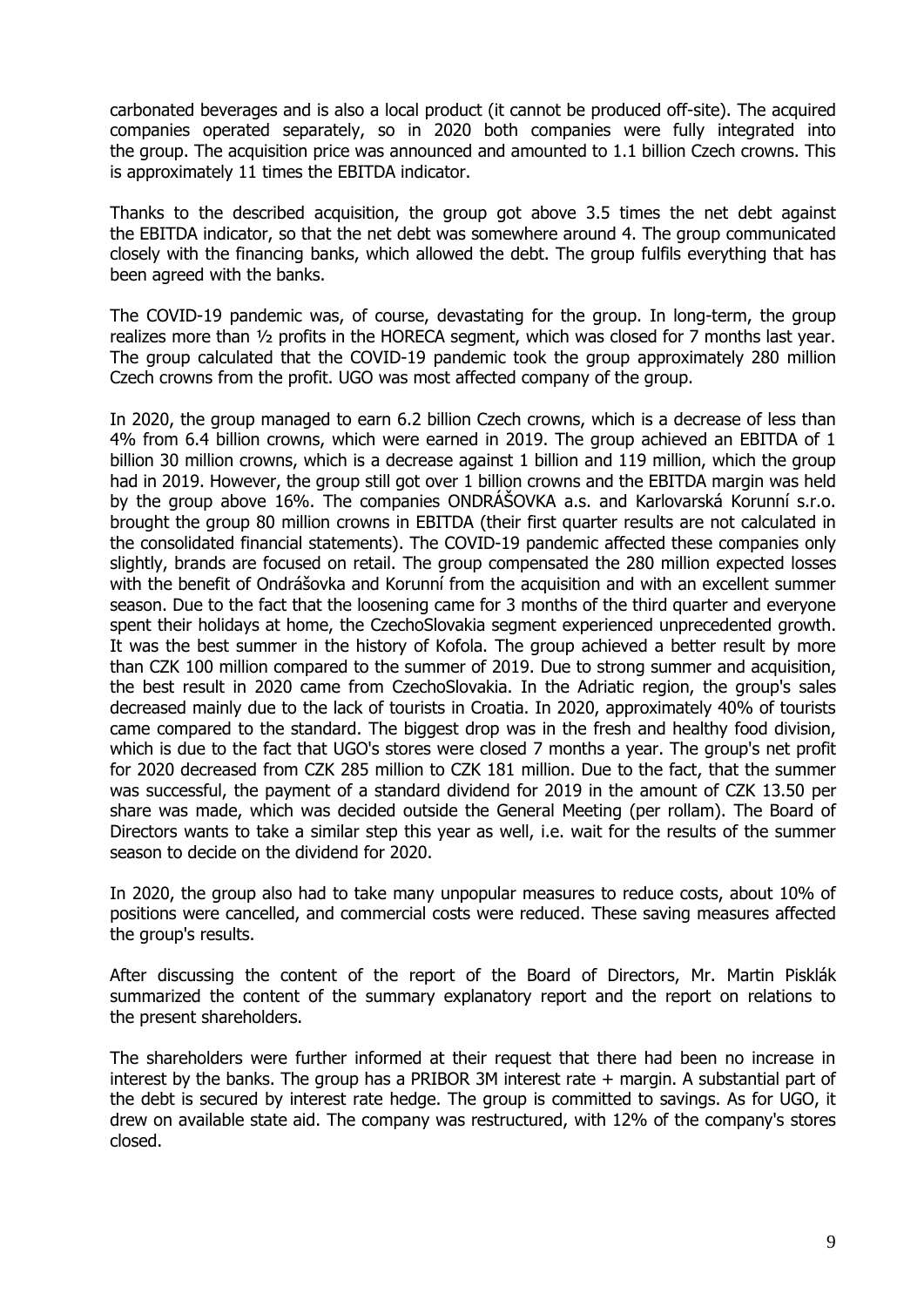Regarding the acquisition of Ondrášovka and Korunní, it was announced that the financial statements of both companies are available in the collection of instruments of the Commercial Register. The companies have historically generated CZK 100 million in EBITDA. The financial statements show lower profitability, which is due to the fact that sales from retail chains were realized through Kofola, which has negotiated better terms. In terms of return on investment, this is a long-term investment. If nothing unexpected happens, the payback period should last 11 years, but we assume a shorter period. Thereafter a general discussion about new trends in soft drinks took place. Furthermore, a question was raised regarding organic production in the Rajecká dolina area. The group managed to certify approximately 200 km<sup>2</sup> in the vicinity of the production plant as an bio area, which is 0.4% of the territory of the whole Slovakia. There are already two flavours in bio quality in the group's portfolio. Herbs grown in the valley are used in LEROS and also in the production of Kofola. As for the shares held by the controlled company Radenska, they will be used for option programs and could be also used as a financial reserve.

The discussion under Para 4 was closed.

#### **Para 5: Report of the Supervisory Board on the results of control activities including information on the review of the Report on Relations**

The Chair of the General Meeting invited the Chair of the Supervisory Board, Mr. René Sommer, to inform the shareholders about the Report of the Supervisory Board on the results of control activities for 2020. It was stated that this point would not be subject to vote either.

Mr René Sommer stated that the report had been published at the Company's website. Last year, the Supervisory Board met at 4 meetings, which also took place in the form of video conferences. The Supervisory Board used the *per rollam* vote where the decision of the Supervisory Board was needed according to the Articles of Association of the Company. Members of the Board of Directors were invited to the meetings of the Supervisory Board based on the topics voted on. The Supervisory Board also cooperated with the Internal Audit and the Audit Committee of the Company. Based on these activities the Supervisory Board declares that it did not discover any deficiencies in the activity of the Board of Directors of the Company. It states that the last year's financial performance of the Company was good in view of the situation surrounding the COVID-19 pandemic. The Supervisory Board also reviewed the Report on Relations for 2020 and had no reservations about its content. The Supervisory Board also has no reservations about the auditor's opinion. The Supervisory Board recommends the General Meeting to approve the sets of financial statements of both the Company and the Kofola ČeskoSlovensko group.

No queries were raised as to this item or the content of the report by the shareholders present. The discussion under this item was closed.

# **Para 6: Approval of the Company´s financial statements for the year 2020 and the consolidated financial statements of Kofola ČeskoSlovensko group for the year 2020**

The Chair of the General Meeting stated that both financial statements had been published on the Company's website. The Chair of the General Meeting presented the draft resolutions to the shareholders present.

The shareholders present were then invited to ask questions about the financial statements. When asked by the shareholder, it was stated that the increase in real estate and goodwill is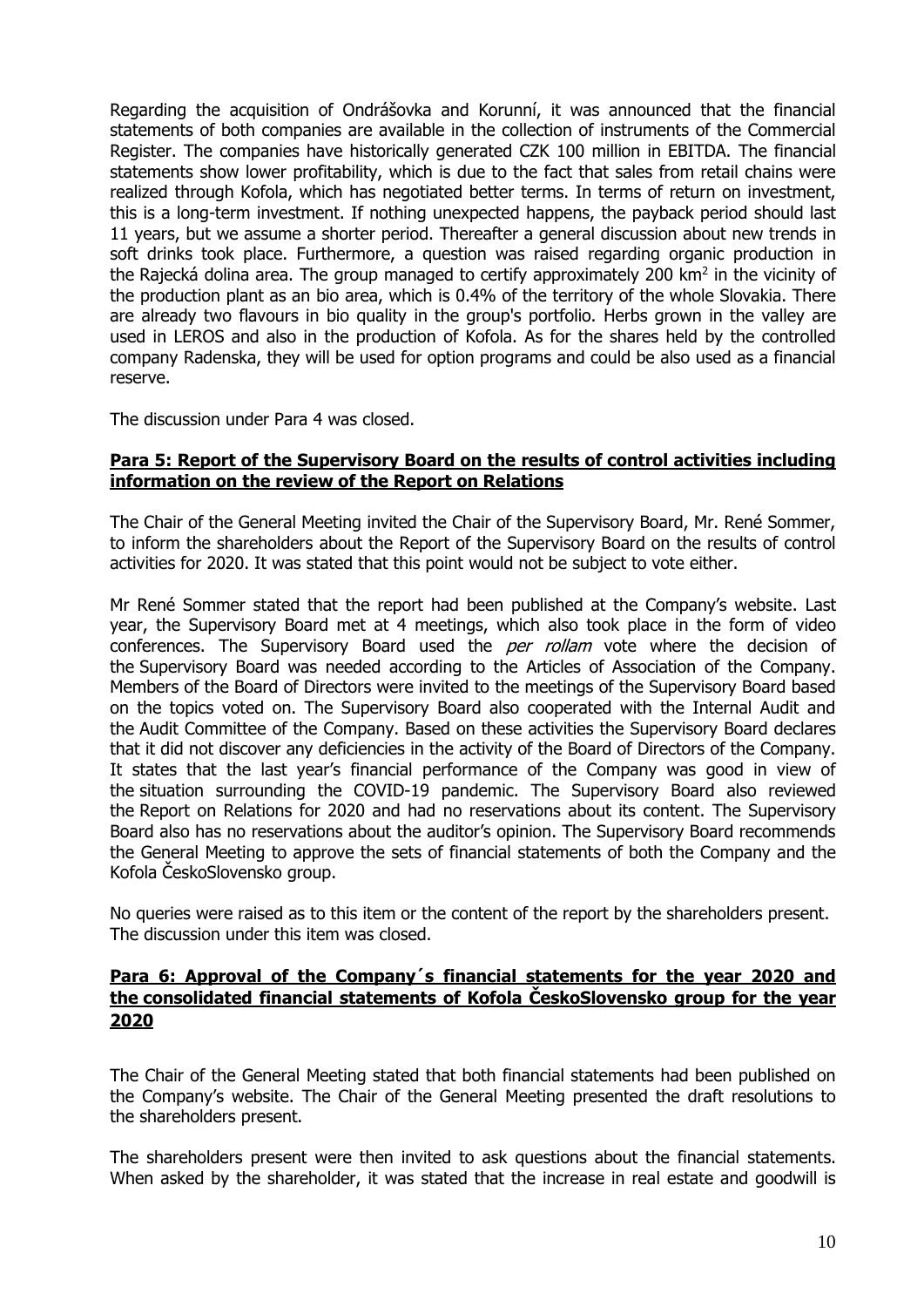caused by the acquisition of Ondrášovka and Karlovarská Korunní. The Company had to make a complete purchase price allocation. The allocation was retrospectively audited. The sale of HOOP was completely resolved in 2020. No further questions were raised.

Then the Chair of the General Meeting invited the shareholders to vote on the following draft resolution (Shareholders who delivered their votes by correspondence also vote on this item on the agenda):

# **Draft Resolution (1):**

# **"The General Meeting approves the annual financial statements of the Company as of December 31, 2020."**

A majority of shareholders present is required for this resolution to be adopted.

**Based on the results of the vote the Chair stated that the draft resolution had been adopted by 15,726,304 votes, i.e. 100% votes of the shareholders present. The Chair of the General Meeting confirmed that the resolution had been adopted.**

Then the Chair of the General Meeting invited the shareholders to vote on the following draft resolution:

#### **Draft Resolution (2):**

**"The General Meeting approves the consolidated financial statements of Kofola ČeskoSlovensko group as of December 31, 2020."**

**Based on the results of the vote the Chair stated that the draft resolution had been adopted by 15,726,304 votes, i.e. 100% votes of the shareholders present. The Chair of the General Meeting confirmed that the resolution had been adopted.**

The discussion under this item was closed.

#### **Para 7: Approval of the Report on Remuneration for 2020**

The Remuneration Report for 2020 was published on the Company's website. The requirement to produce a report on remuneration follows from the new legislation.

Mr. Martin Pisklák briefly summarized the content of the remuneration report for the shareholders present. A total of CZK 30 million was paid to members of the Board of Directors who took office in 2020. Of this, 40% of that amount was based on the variable remuneration component.

No queries or comments on the content of the report were raised by the shareholders present in this part of the agenda of the General Meeting.

Afterwards, the Chair of the General Meeting first invited the General Meeting to vote on the following draft resolution:

#### **Draft resolution:**

**"The General Meeting of the Company approves the Report on Remuneration for 2020 as it was submitted to it by the Company´s Board of Directors."**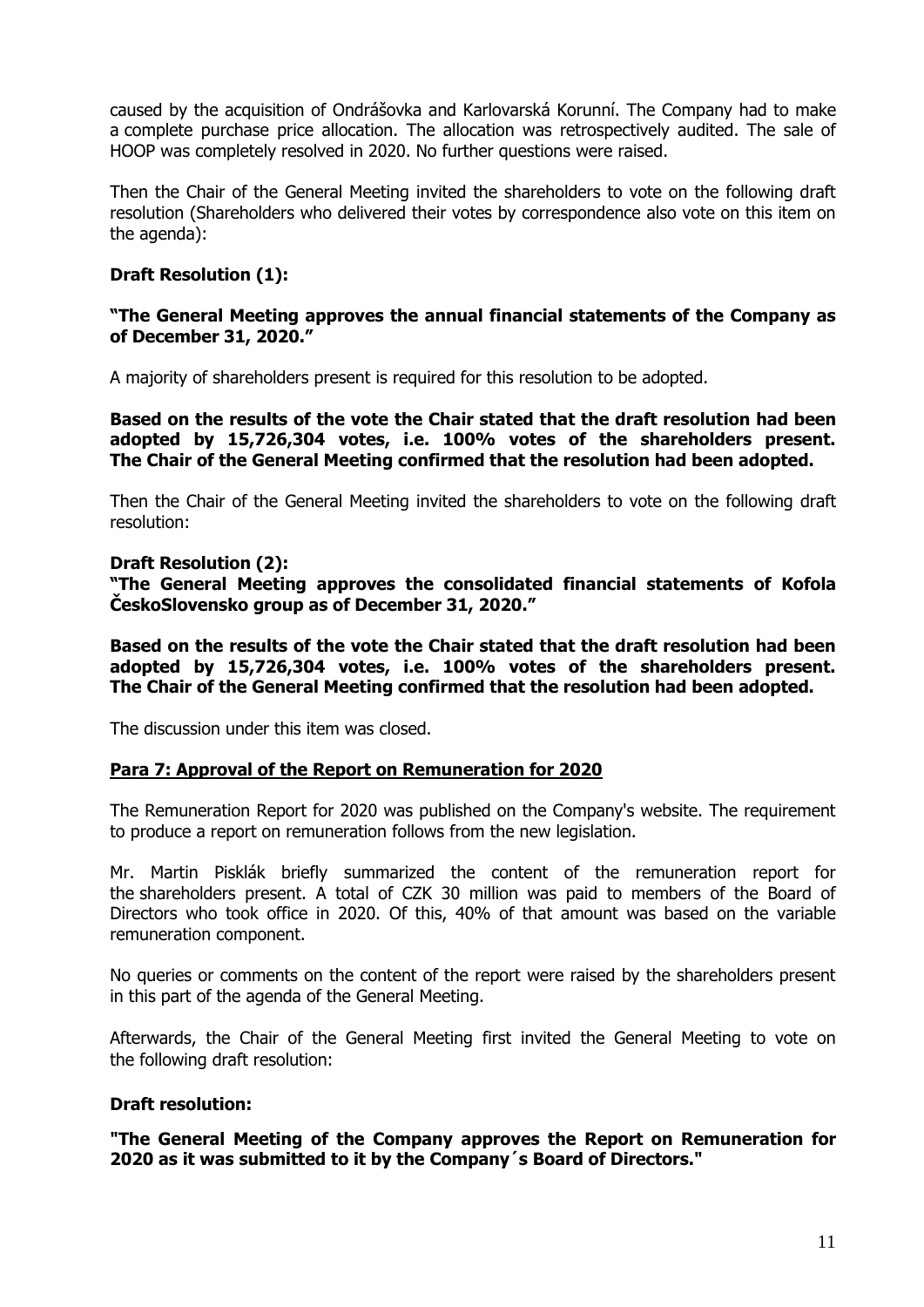**After the votes had been cast and counted the Chair of the General Meeting stated that the resolution had been approved by 15,682,194 votes, i. e. 99.72% of the shareholders present. 42,275 of votes voted against. 1,835 votes abstained. The Chair of the General Meeting confirmed that the resolution had been adopted.**

Subsequently, the next item on the agenda was discussed.

## **Para 8: Approval of the amendment to the Policy of remuneration of Company body members**

The Chair of the General Meeting asked a member of the Board of Directors, Mr. Martin Pisklák, to acquaint the General Meeting with the proposed amendments to the remuneration policy.

Mr. Martin Pisklák stated that on April 23, 2021, the Company's Supervisory Board approved a new option program for the period 2021–2026, in which some members of the Company's Board of Directors will also participate. The new option program is based on the already completed option program for the period 2017–2020, with the strengthening of the link between the entitlement to the Company's shares and the group's economic results. The proposed changes were published on the Company's website. The changes also reflect the comments / remarks of the shareholders raised at the previous General Meeting.

When asked by the shareholders present, it was stated that the new program consists of two separate, though complementary plans, namely a share acquisition plan and performance shares plan. One of the conditions for entitlement to shares under both plans is that the value of the Kofola group must not decrease compared to the previous calendar year. It was further announced that a total of 8 top managers were included in the completed option program. Up to 20 can participate in the new option program.

The Chair of the General Meeting invited the shareholders to vote on the following draft resolution:

#### **Draft resolution:**

**"The General Meeting of the Company approves the full text of the Board of Directors and Supervisory Board Members Remuneration Policy as it was submitted to it by the Company´s Board of Directors."**

**After the votes had been cast and counted the Chair of the General Meeting stated that the resolution had been approved by 15,684,029 votes, i.e. 99.73% of the present shareholders. 42,275 of votes (0.27%) voted against. The Chair of the General Meeting confirmed that the resolution had been adopted.**

The discussion under this item was closed.

#### **Para 9: Appointment of an auditor for the statutory audit of accounts in the calendar years 2021–2024**

At the invitation of the Chair of the General Meeting, Mr. Martin Pisklák stated that KPMG Czech Republic audited the Company from 2018 to 2020. In 2021, the Company's Audit Committee participated in the selection process for a new auditor. All companies of the so-called Big Four and two companies outside were contacted. KPMG's offer was evaluated as the best offer.

When asked by the present shareholder, it was stated that the price played an important role in the selection of the offer. KPMG has branches in all countries where the group operates.